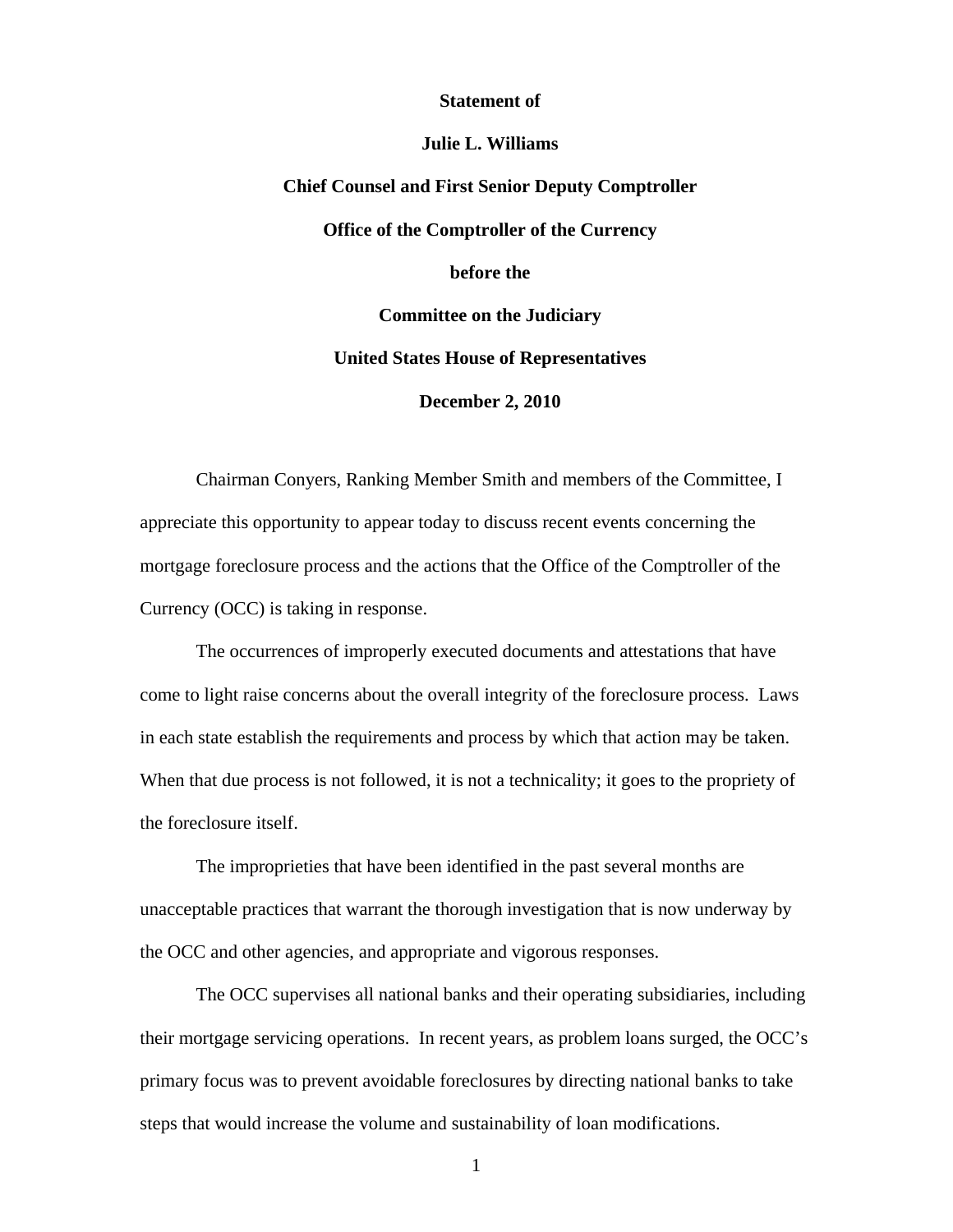When we saw, using data from our Mortgage Metrics system, that an inordinate number of modifications initiated in 2008 were re-defaulting, we directed national bank mortgage servicers to take corrective action. Since then, we have seen a sharp increase in modifications that lowered monthly payments and fewer re-defaults.

While these efforts are preventing foreclosures, many families are still struggling and face the prospect of losing their homes.

In this regard, questions have arisen about the practice of continuing foreclosure proceedings even when a trial modification has been negotiated and is in force. We agree that this "dual track" is unnecessarily confusing for distressed homeowners, and risks them receiving mixed or contradictory information.

HAMP requirements contain a model for suspending foreclosure proceedings when a borrower is successfully performing in a trial modification program – but most modifications today are not HAMP modifications. Therefore, yesterday, Acting Comptroller John Walsh announced that the OCC will direct national bank servicers to suspend foreclosure proceedings for borrowers in all types of successfully performing trial modifications where the servicer has the legal ability to do so.

It is important to remember, however, that GSEs and private investors dictate the terms for non-HAMP modifications, so this flexibility may not always be available to servicers.

The OCC reviews a national bank's foreclosure governance process to determine if it has appropriate policies, procedures, and internal controls necessary to ensure the accuracy of information relied upon in the foreclosure process and compliance with federal and state laws. We expect banks to test these processes through their internal audit and on-going quality control functions.

2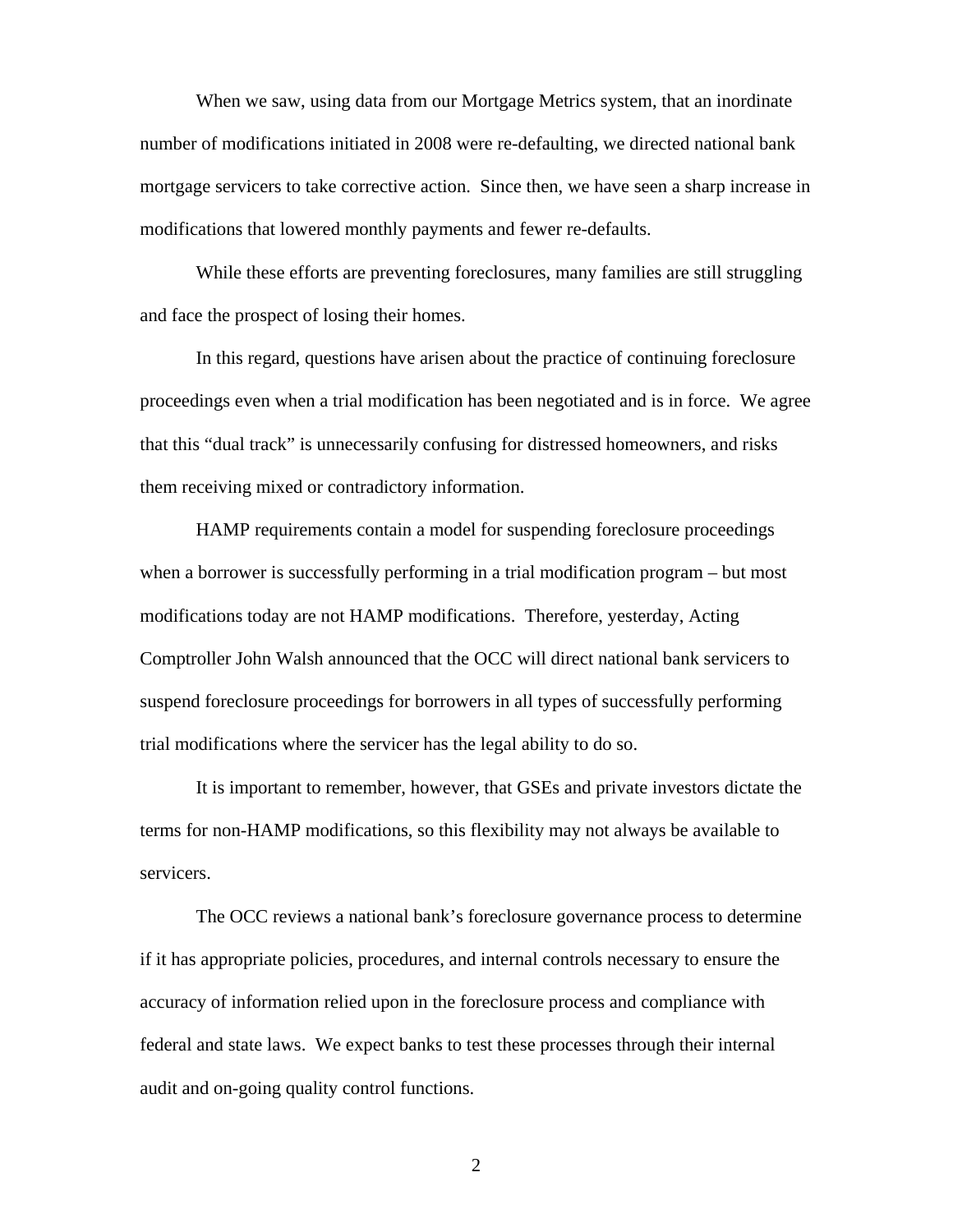Unfortunately, neither banks' internal quality control tests, internal audits, nor OCC consumer complaint data suggested foreclosure document processing was an area of systemic concern.

However, when problems were identified at Ally Bank – which is not a national bank – we immediately directed the eight largest national bank mortgage servicers to review their operations and take corrective action.

In concert with other regulatory agencies, OCC examiners are now reviewing samples of individual loan files where foreclosures have either been initiated or completed, to test the validity of bank self-assessments and corrective actions, whether foreclosed borrowers were appropriately considered for loss mitigation alternatives such as loan modifications, and whether fees charged were appropriate, documents were accurate and appropriately reviewed, proper signatures were obtained, and documents necessary to support a legal foreclosure proceeding were provided.

We have likewise instructed examiners to be alert to, and document, any practices such as misapplied payments, padded fees, and inappropriate application of forced placed insurance as part of these file reviews.

The OCC also is heading an on-site interagency examination of the Mortgage Electronic Registration System, or MERS, in coordination with the Federal Reserve, the FDIC, and Federal Housing Finance Agency, and we are participating in an examination led by the Federal Reserve of Lender Processing Services, Inc., which provides thirdparty foreclosure services to banks.

Where we find errors or deficiencies, we are directing national banks to take immediate corrective action, and we will not hesitate to take an enforcement action or impose civil money penalties, removals from banking, and criminal referrals, if warranted.

3